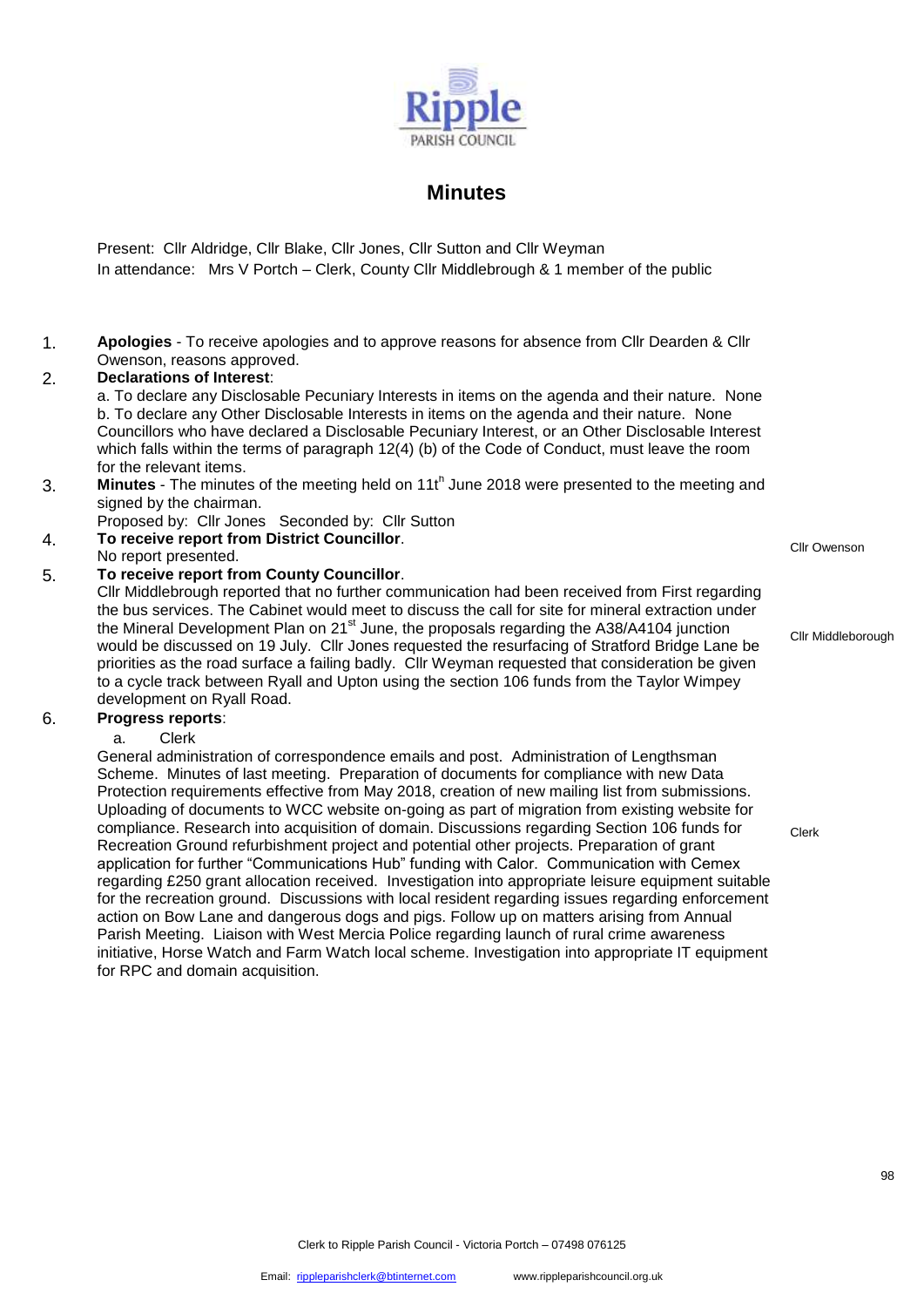# b. Management Group

Management Group met to review on-going issues and set agenda for this meeting. Review of minutes of last meeting. Discussion regarding feasibility of potential projects for Section 106 funding within parish. Approval to submit grant applications for further funding for noticeboards from Calor initiative. Clerk attended Upton Police Station to meet with new officer and CSO and discuss proposed public meeting at Ripple Parish Hall to launch local rural crime awareness initiative. Chairman attended Upton Town Partnership.

Chairman

c. Finance Group & Approval of Invoices

Cheques from last meeting distributed. Ledger updated. Uploading to website of approved financial documents.

It was agreed unanimously that the Clerk should obtain a pro forma invoice in respect of the new laptop and software to be acquired. This would be distributed by email for Clls to approve in order that a cheque for the agreed purchase may be drawn.

| Chq No | Amount  | Pavee       | Detail              |
|--------|---------|-------------|---------------------|
| 1222   | £228.00 | M Tomkins   | Lengthsman          |
| 1223   | £250.00 | Ripple WI   | <b>APM Catering</b> |
| 1224   | £80.27  | Namesco Ltd | Domain Purchase     |
| 1225   | £936.00 | K W Boulton | <b>Tree Surgery</b> |

Cllr Jones advised that he had discussed the tree surgery works undertaken by Boulton's and would request a further quotation for the removal and clearing of the material on the bank at the recreation ground.

The chairman proposed that Cllr Dearden take responsibility for the overseeing of maintenance of the parish tress on going.

Proposed by: Cllr Aldridge Seconded by: Cllr Weyman

d. Urgent Decisions Group

None

e. Planning Group (schedule circulated)

Cllr Jones provided an update on the current planning matters. The planning application responses previously circulated for Hazledene in The Grove, The Three Counties Veterinary Hospital and 8 Willow Close were all unanimously approved for submission.

The application for The Retreat, Uckinghall was to be recommended for approval subject to the recommendation that conditions relating to parking are applied and it was noted that RPC have previously advised that there is no evacuation or flood plan or support offered by the parish council.

The previously circulated response in respect of demolition of the cottage in The Crescent was approved.

f. Staffing and Training Group nd the claiming of the community of the client of the client of the client of the client of the client of the c<br>Nothing to report.

# 7. **To receive report from Footpaths Officer**.

Mr Goddard reported that he was undertaking certification with WCC shortly to permit the use of strimmer/hedge cutting equipment. He reported that a number of styles within the parish were in poor/dangerous condition and he had reported these to WCC. A suggestion had been made by WCC that the local Ramblers Association could instigate repairs. The footpath and style on Bow Lane was under review as a result of the new fencing erected by the owner of the land, it was suggested that the landowner should be approached. It was agree that the fragile post in Naunton should be repaired with a met-post. Mr Goddard requested that the RPC response to the planning application at the Three Counties Veterinary Hospital should include a request that there should be adequate space between the new building and footpath.

Cllr Sutton reported that a meeting of Upton Library Committee had been held with only two other committee members present in addition and Cllr Sutton. He was uncomfortable with the current management structure and requested that RPC reiterate its previously raised concerns. The chairman advised that Upton Town Council were writing to the library committee and RPC would also express their concerns in writing.

*Cllrs Sutton and Weyman left the meeting at 7.45pm.*

Cllr Jones

Chairman/Mr Goddard